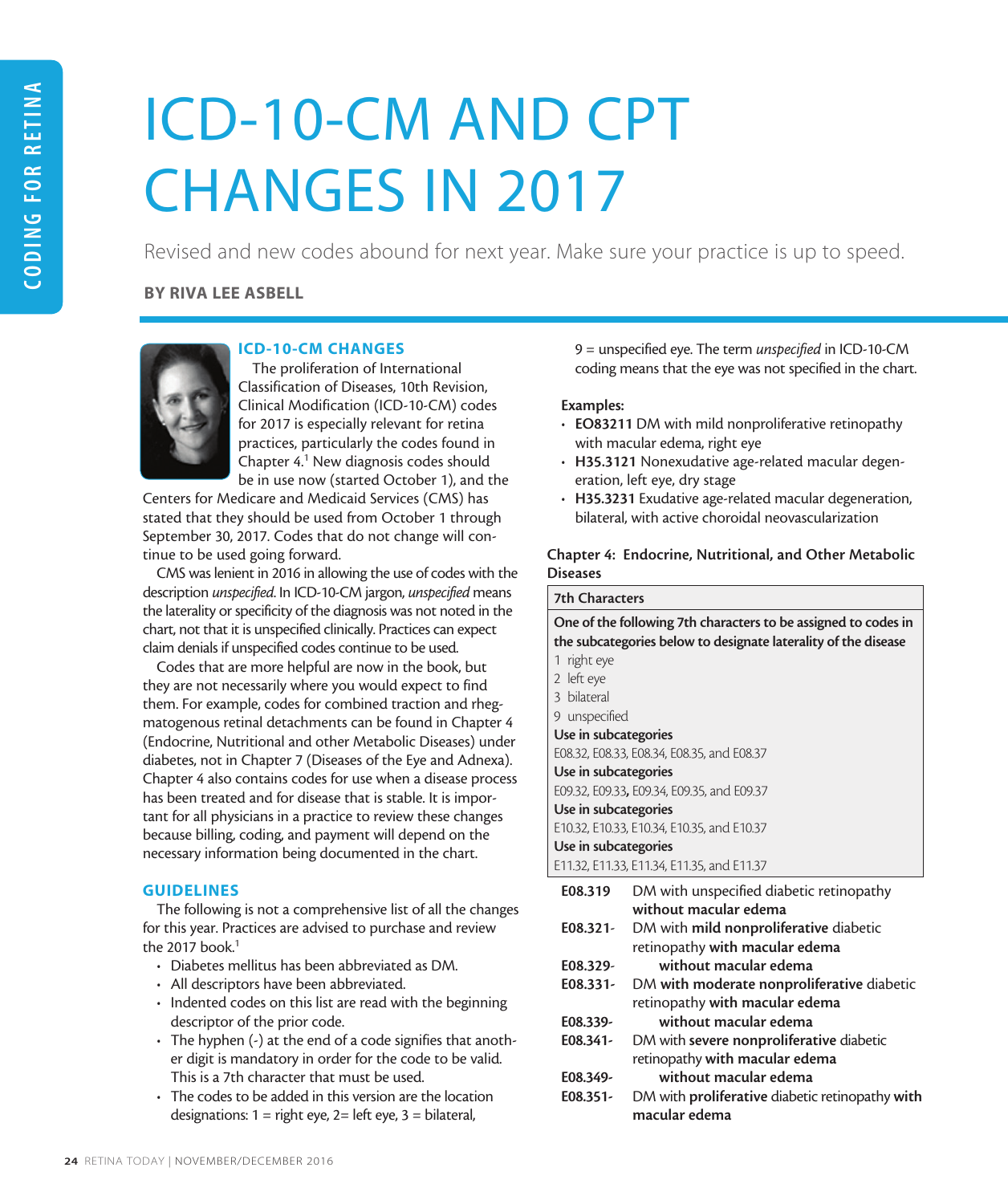| E08.353- | DM with proliferative diabetic retinopathy with<br>traction retinal detachment not involving |
|----------|----------------------------------------------------------------------------------------------|
| E08.354- | the macula<br>DM with <b>proliferative</b> diabetic retinopathy with                         |
|          | combined traction retinal detachment and                                                     |
|          | rhegmatogenous retinal detachment                                                            |
| E08.355- | DM with stable proliferative diabetic retinopathy                                            |
| E08.359- | DM with proliferative diabetic retinopathy                                                   |
|          | without macular edema                                                                        |
| E08.36   | DM with diabetic cataract                                                                    |
| E08.37X- | DM with diabetic macular edema, resolved                                                     |
|          | following treatment                                                                          |
| E08.39   | DM with other diabetic ophthalmic                                                            |
|          | complication                                                                                 |
| E09311-  | Drug or chemical induced DM with unspecified                                                 |
|          | diabetic retinopathy with macular edema                                                      |
| E09.31-  | without macular edema                                                                        |
| E09321-  | Drug or chemical induced DM with mild                                                        |
|          | nonproliferative diabetic retinopathy with                                                   |
|          | macular edema                                                                                |
| E09.329- | without macular edema                                                                        |
| E09.331- | Drug or chemical induced DM with moderate                                                    |
|          | nonproliferative diabetic retinopathy with                                                   |
|          | macular edema                                                                                |
| E09.339- | without macular edema                                                                        |
| E09.341- | Drug or chemical induced DM with severe                                                      |
|          | nonproliferative diabetic retinopathy with                                                   |
|          | macular edema                                                                                |
| E09.349- | without macular edema                                                                        |
| E09.352- | Drug or chemical induced DM with proliferative                                               |
|          | diabetic retinopathy with traction retinal                                                   |
|          | detachment involving the macula                                                              |
| E09.353- | with traction retinal detachment not                                                         |
|          | involving the macula                                                                         |
| E09.354- | Drug or chemical induced DM with proliferative                                               |
|          | diabetic retinopathy with combined traction                                                  |
|          | retinal detachment and rhegmatogenous                                                        |
| E09.355- | retınal detachment<br>Drug or chemical induced DM with stable                                |
|          | proliferative diabetic retinopathy                                                           |
| E09.359- | Drug or chemical induced DM with proliferative                                               |
|          | diabetic retinopathy without macular edema                                                   |
| E09.36   | Drug or chemical induced DM with diabetic                                                    |
|          | cataract                                                                                     |
| E09.37X- | Drug or chemical induced DM with diabetic                                                    |
|          | macular edema, resolved following treatment                                                  |
| E09.39   | Drug or chemical induced DM with other                                                       |
|          | diabetic ophthalmic complication                                                             |
| E10.311  | Type 1 DM with unspecified diabetic retinopathy                                              |
|          | with macular edema                                                                           |
| E10.319  | without macular edema                                                                        |
| E10.321- | Type 1 DM with mild nonproliferative diabetic                                                |
|          | retinopathy with macular edema                                                               |

| E10.329-   | without macular edema                             |
|------------|---------------------------------------------------|
| $E10.331-$ | Type 1 DM with moderate nonproliferative          |
|            | diabetic retinopathy with macular edema           |
| E10.339-   | without macular edema                             |
| $E10.341-$ | Type 1 DM with severe nonproliferative            |
|            |                                                   |
|            | diabetic retinopathy with macular edema           |
| E10.349-   | without macular edema                             |
| E10.351-   | Type 1 DM with proliferative diabetic             |
|            | retinopathy with macular edema                    |
| E10.352-   | Type 1 DM with proliferative diabetic             |
|            | retinopathy with traction retinal detachment      |
|            | involving the macula                              |
| E10.353-   | not involving the macula                          |
| E10.354-   | Type 1 DM with proliferative diabetic retinopathy |
|            | with combined traction retinal detachment and     |
|            | rhegmatogenous retinal detachment                 |
| E10.355-   | Type 1 DM with stable proliferative diabetic      |
|            | retinopathy                                       |
| E10.359-   | Type 1 DM with proliferative diabetic retinopathy |
|            | without macular edema                             |
| E10.36     | Type 1 DM with diabetic cataract                  |
| E10.37X-   | Type 1 DM with diabetic macular edema,            |
|            | resolved following treatment                      |
| E10.39     | Type 1 DM with other diabetic ophthalmic          |
|            | complication                                      |
| E11.311    | Type 2 DM with unspecified diabetic retinopathy   |
|            | with macular edema                                |
| E11.319    | without macular edema                             |
| $E11.321-$ | Type 2 DM with mild nonproliferative diabetic     |
|            | retinopathy with macular edema                    |
| E11.329-   | without macular edema                             |
| E11.331-   | Type 2 DM with moderate nonproliferative          |
|            | diabetic retinopathy with macular edema           |
| E11.339-   | without macular edema                             |
| E11.341-   | Type 2 DM with severe nonproliferative diabetic   |
|            | retinopathy with macular edema                    |
| E11.349-   | Type 2 DM with severe nonproliferative diabetic   |
|            | retinopathy without macular edema                 |
| E11.351-   | Type 2 DM with proliferative diabetic             |
|            | retinopathy with macular edema                    |
| E11.352-   | Type 2 DM with proliferative diabetic             |
|            | retinopathy with traction retinal detachment      |
|            | involving the macula                              |
| E11.353-   | not involving the macula                          |
| E11.354-   | Type 2 DM with proliferative diabetic retinopathy |
|            | with combined traction retinal detachment         |
|            | and rhegmatogenous retinal detachment             |
| E11.355-   | Type 2 DM with stable proliferative diabetic      |
|            | retinopathy                                       |
| E11.359-   | Type 2 DM with proliferative diabetic             |
|            | retinopathy without macular edema                 |
| E11.36     | Type 2 DM with diabetic cataract                  |
| E11.37X-   | Type 2 DM with diabetic macular edema,            |
|            |                                                   |